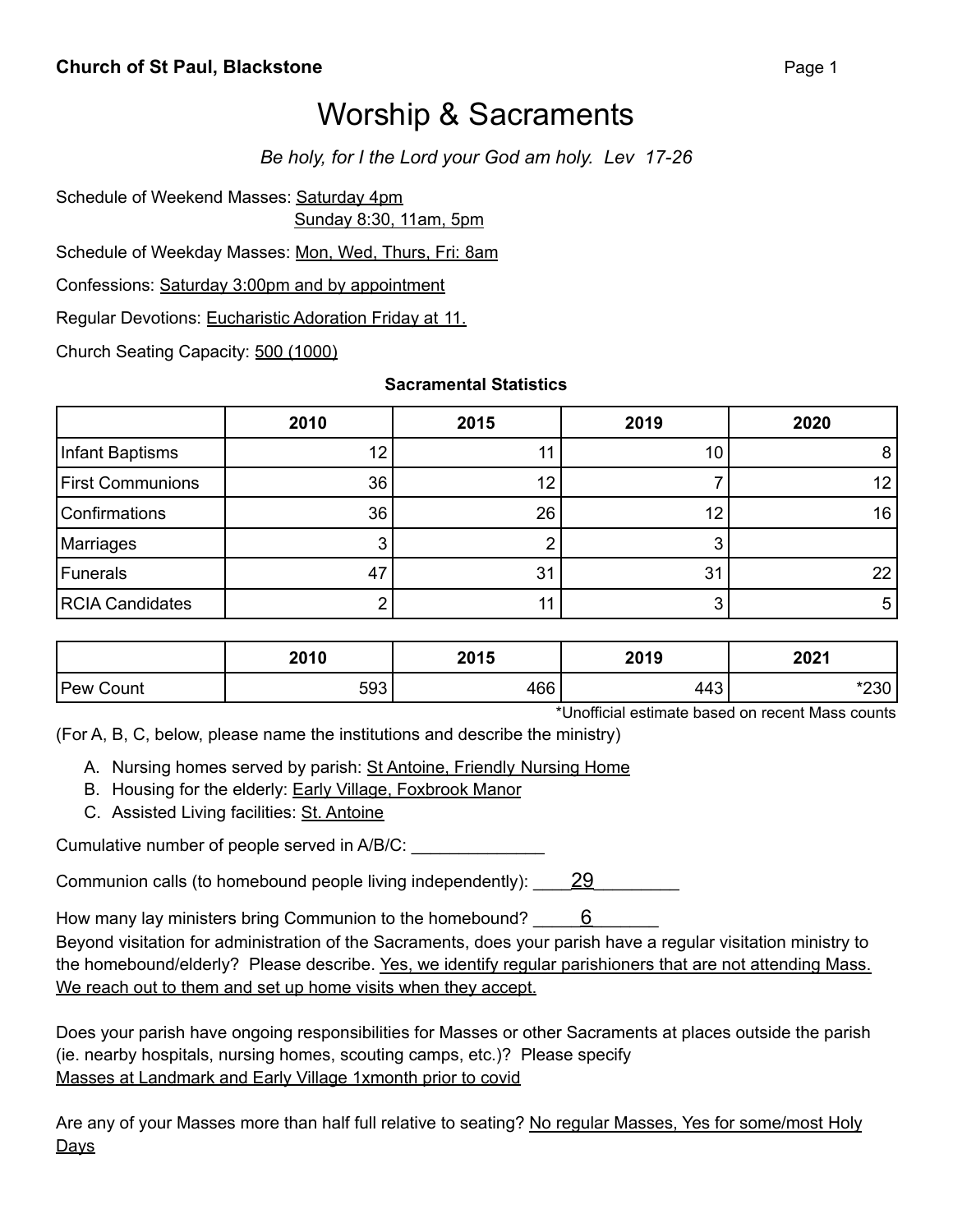# **Parish Ministries, Outreach and Evangelization**

He summoned the twelve and began to send them out two by two and gave them authority over unclean *spirits. Mark 6:7*

Please list all active ministries in the parish, number of ministers serving in each ministry and the number of people served.

#### **See attached list of ministries**

#### **Other Questions**

*How has your parish changed demographically in the last 10 years?* There are fewer school age children attending religious ed, but the over-all numbers have stayed reasonably steady. We have seen increased numbers of people attending Mass and parish events from Woonsocket. That is likely due to a reduction in Masses in the city from church closings and mergers.

*How have your ministries evolved to respond to changes in demographics?* Many/most of our ministries are geared for adults.

*Identify the strengths and challenges of your parish in responding to the pastoral needs of people in your area.*

There has also been an increase in social media use, as well as print advertising in Woonsocket, to reach those disenfranchised by changes in their parishes. Due to the failing health of our prior pastor for a number of years, many of the thing he would do ceased, but we have increased our lay homebound ministries and Bereavement ministry. We also send notes to absent parishioners with bulletins.

*Do you find that the same people are involved in multiple ministries?* Yes, there is a core of people that are involved in multiple ministries, HOWEVER, when we looked deeper we found that there are many more people involved with ministries that they started or otherwise interest them. They have been given agency and encouraged to help the community in creative ways that they like.

*Do you have difficulties getting new people involved in ministries?* Sometimes, yes, when people are unsure what the ministry is about, but mostly people are willing to step up.

*List the ministries or activities that have drawn people into the life of the parish:* LOTW, KofC, Twice Treasured, Pro-Life ministry, Rosary, Project St. Matthew.

*What percentage of parishioners serving in ministries are under the age of 40?* 15-20%

*List the ministries or activities that serve those who are not members of the parish, especially those on the margins:* Food Pantry, Scouting, AA, Christmas Giving Tree, Homeschool Community Support, Card Caring Ministry

Over the last 10 years, has your parish become more vibrant or is its activity declining? Please explain. Prior to ~2010 there was a large decline in participation for many years. Over the past decade there has been a steady increase in ministry participation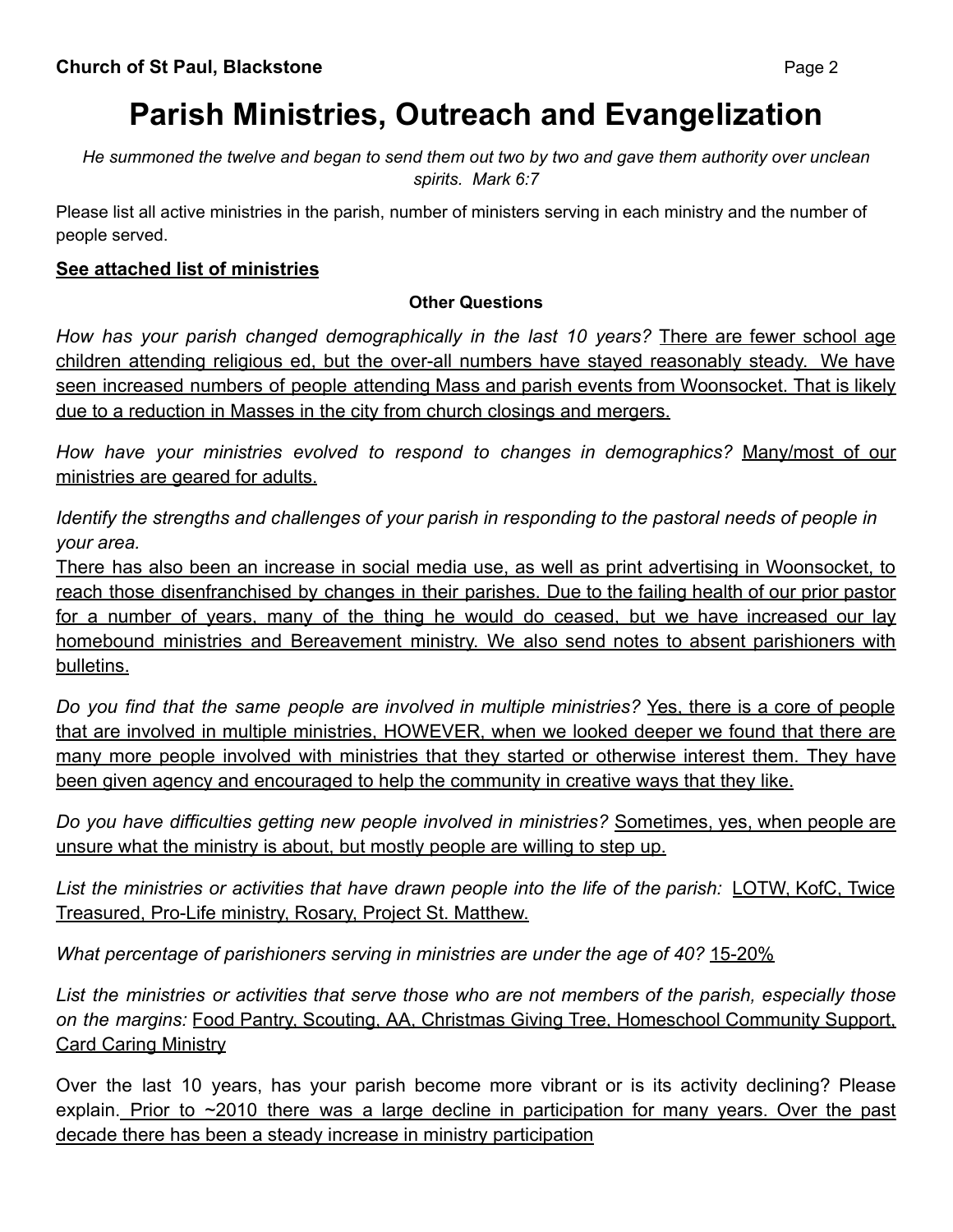## **Education**

*Go into the wide world and proclaim the gospel to every creature. Mark 16: 15* Number of children in parish religious education programs:

| 2010 | 2015  | 2019 |
|------|-------|------|
| 01C  | . л ' | -    |
| ~~~~ | ื⊤∿   | OC.  |

Number of children in Confirmation Preparation in 2021:  $\overline{7}$ 

Number of children/Youths in Catholic schools: n/a

Do you have an ongoing catechumenate?

Do you have offerings in religious education for special needs students? no

Do you offer a homeschool religious education option? yes

Are there adult education programs other than RCIA? None currently

| Program | Dates | $\sharp$ of Participants | Who conducts |
|---------|-------|--------------------------|--------------|
|         |       |                          |              |
|         |       |                          |              |

Do you have sacramental preparation classes? Who conducts them?

Baptism: Yes Deb C, Bert Confirmation: Yes Deb & Mike Marriage: Yes Yes Priest

Reconciliation: Yes Deb & 2nd grade Teacher Eucharist: Yes Yes Deb & 2nd grade Teacher

#### **Other Questions**

Do you have professional staff to meet the educational needs of the parish (youth and adult)? Describe

If you do NOT have a certified religious educator (DRE, CRE, ARE), why not?

Describe how your facilities serve your educational needs? Do you require additional resources? Religious education is generally conducted in our parish center. The church and the grounds (garden, outdoor Stations of the Cross) are sometimes use also. There is plenty of room for classes as well as offices and storage. The Parish Center Chapel is convenient.

Assuming there are some children in the parish that do not participate in your educational offerings, what do you estimate the percentage of children in the parish that do participate?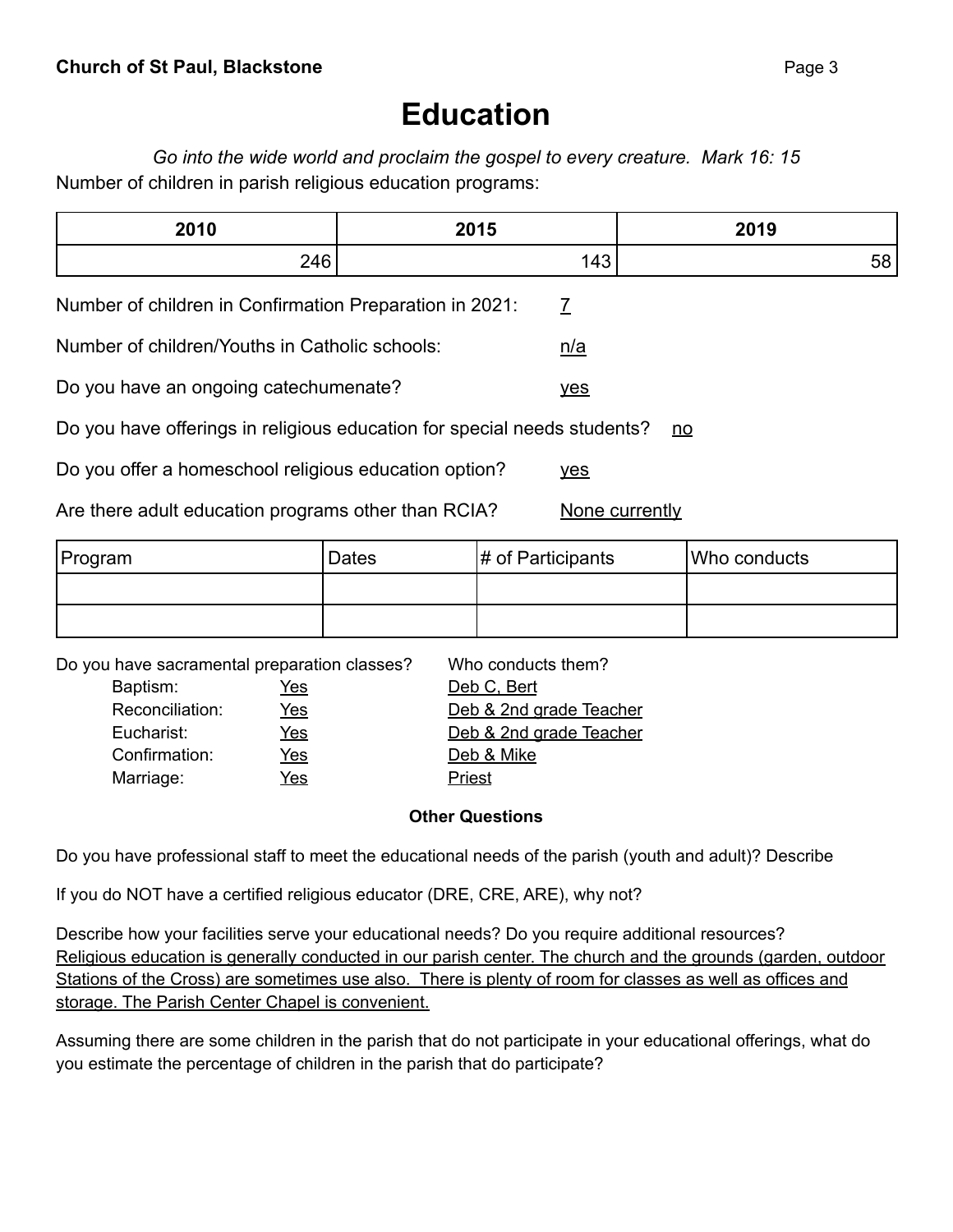## **Parish Staffing**

### For we do not preach ourselves but Jesus Christ as Lord, and ourselves as your servants for the sake of Jesus. Everything indeed is for you, so that grace bestowed in abundance on more and more people may *cause thanksgiving to overflow for the glory of God.*

*2 Cor 4:5-6, 15*

Please indicate number for each category and whether the position is full-time or part-time

|                             | # Full-time | # Part-time | # Volunteer |
|-----------------------------|-------------|-------------|-------------|
| Deacon                      |             |             |             |
| Pastoral Assistant          |             |             |             |
| <b>DRE</b>                  |             |             |             |
| <b>CRE</b>                  |             |             |             |
| <b>ARE</b>                  |             |             |             |
| Youth Minister              |             |             |             |
| Parish Secretary            |             |             |             |
| RE Secretary                |             |             |             |
| <b>Business Manager</b>     |             |             |             |
| Director of Music           |             |             |             |
| <b>Music Minister</b>       |             | 4           | 3           |
| Webmaster                   |             |             |             |
| <b>Thrift Store Manager</b> |             |             | 2           |

#### **Domestic**

|             | # Full-time | # Part-time | # Volunteer |
|-------------|-------------|-------------|-------------|
| Cook        |             |             |             |
| Housekeeper |             |             |             |
| Janitorial  |             | 1/2         |             |
| Cemetery    |             | 1/2         |             |
| Other       |             |             |             |

#### **Other Questions**

1. What staffing needs, if any, are unmet? Changes Constant Construction of the Cemetery Clerical 2. If trained staffing is inadequate, who is presently doing these tasks? Business Manager 3. Could you afford to hire additional staff? Yes, for the cemetery 4. What will your staffing needs be in the near future? Please specify. Same 5. What kinds of professional development are offered to staff? Through Diocese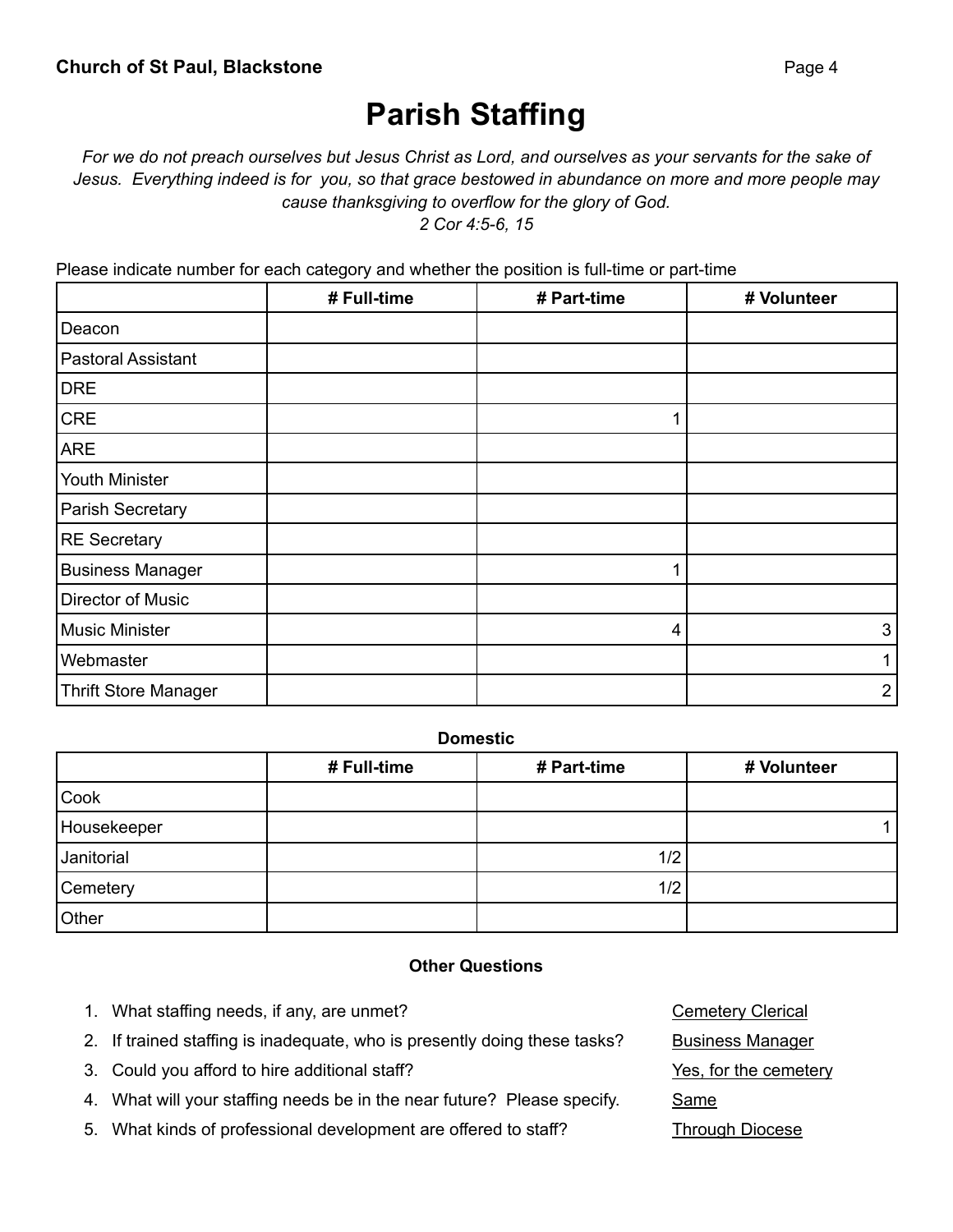## **Fiscal/Physical**

I tell you truly, this poor widow put in more than all the rest, for those others have all made offerings from their *surplus wealth, but she from her poverty, has offered her whole livelihood. Luke 21:3, 4*

| Total number of registered households:                                                          | 725                                                                                                      |           |  |  |
|-------------------------------------------------------------------------------------------------|----------------------------------------------------------------------------------------------------------|-----------|--|--|
| When was the last parish census taken?                                                          | 10 years ago, but updated regularly through mailings                                                     |           |  |  |
| Over the last ten years, the number of families has Increased from 577 to 710                   |                                                                                                          |           |  |  |
| Of your families, how many contribute on a regular basis: est - 200                             |                                                                                                          |           |  |  |
| How many contribute occasionally through the year:                                              |                                                                                                          |           |  |  |
| Avg. weekly income:                                                                             | approx \$6,700                                                                                           |           |  |  |
| DEF loan(s):                                                                                    | \$75,000                                                                                                 |           |  |  |
| Unpaid interest on DEF loans:                                                                   | \$0                                                                                                      |           |  |  |
| Are any DEF savings accounts "restricted"? If so, please identify the accounts and restrictions |                                                                                                          | <b>No</b> |  |  |
| Is all Church property (church, rectory, hall, school, garage, convent etc.) in good repair?    |                                                                                                          | Yes       |  |  |
| If not, specify:                                                                                |                                                                                                          |           |  |  |
| paid for) dormers & shingles: \$3,900, stained glass: \$50,000, gutters: \$1,400                | Pending Capital improvements/repairs? Estimated cost for these improvements/repairs (all in progress and |           |  |  |
| Total annual fuel cost: \$<br>20,133                                                            | or consumption (e.g. # of gal) 10.071                                                                    |           |  |  |
| Type of fuel:                                                                                   | $\overline{\text{oil}}$                                                                                  |           |  |  |
| Does the parish have a Finance Council:                                                         | Not for a couple years                                                                                   |           |  |  |
| Please attach a current "Parish Annual Financial Report."                                       |                                                                                                          |           |  |  |
| Is there a cemetery affiliated with your parish?                                                | <b>Yes</b>                                                                                               |           |  |  |
|                                                                                                 | If yes, does the cemetery have any outstanding debts? Yes, Oct 2004 - May 2015 Diocese budget bills      |           |  |  |
| Is there a perpetual care fund for the cemetery?                                                | Yes                                                                                                      |           |  |  |
| <b>Other Questions</b>                                                                          |                                                                                                          |           |  |  |

Given the above information, does your income meet the needs of the parish? Yes

If not, now much more a week/year would be necessary to pay existing and pending expenses? N/A

Is the parish capable of raising enough income to meet its needs? What about in the future? Yes and Yes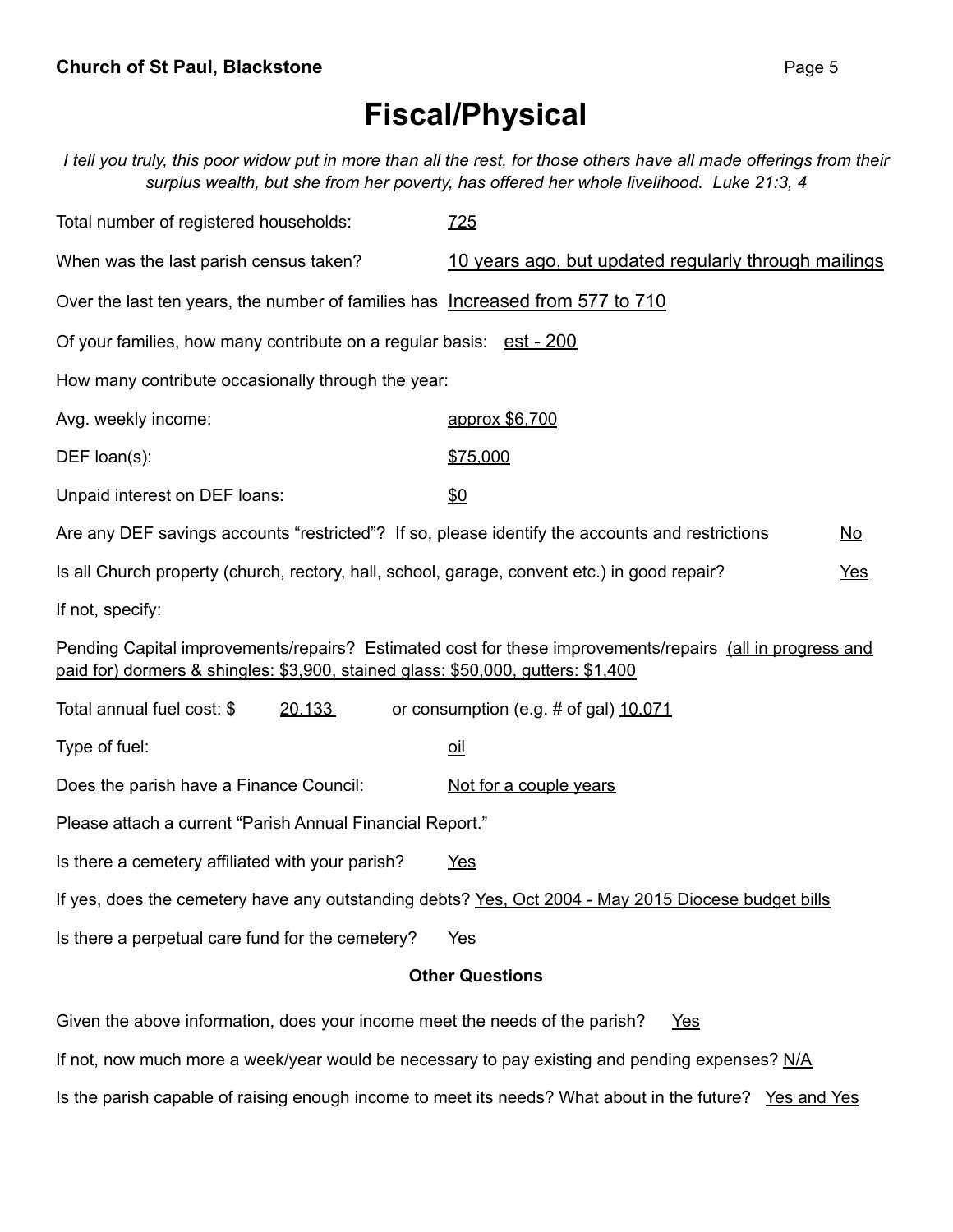#### **Church of St Paul, Blackstone Page 6 Page 6 Page 6 Page 6 Page 6 Page 6**

What do you do to raise additional funds?

| <b>Fish Fries</b> | Thrift Store | <b>Project St. Matthew</b> | Other events             |
|-------------------|--------------|----------------------------|--------------------------|
| Bottles & Cans    | Clothing bin | Cartridge recycling        | Christmas/January Raffle |

If additional staffing, such as a pastoral associate or Director of Religious Education, is necessary, how big of an increase in income will be needed?  $N/A$ 

Given the condition of your property , the parish population and the number of regularly contributing families, can you afford the necessary repairs and renovations needed? Yes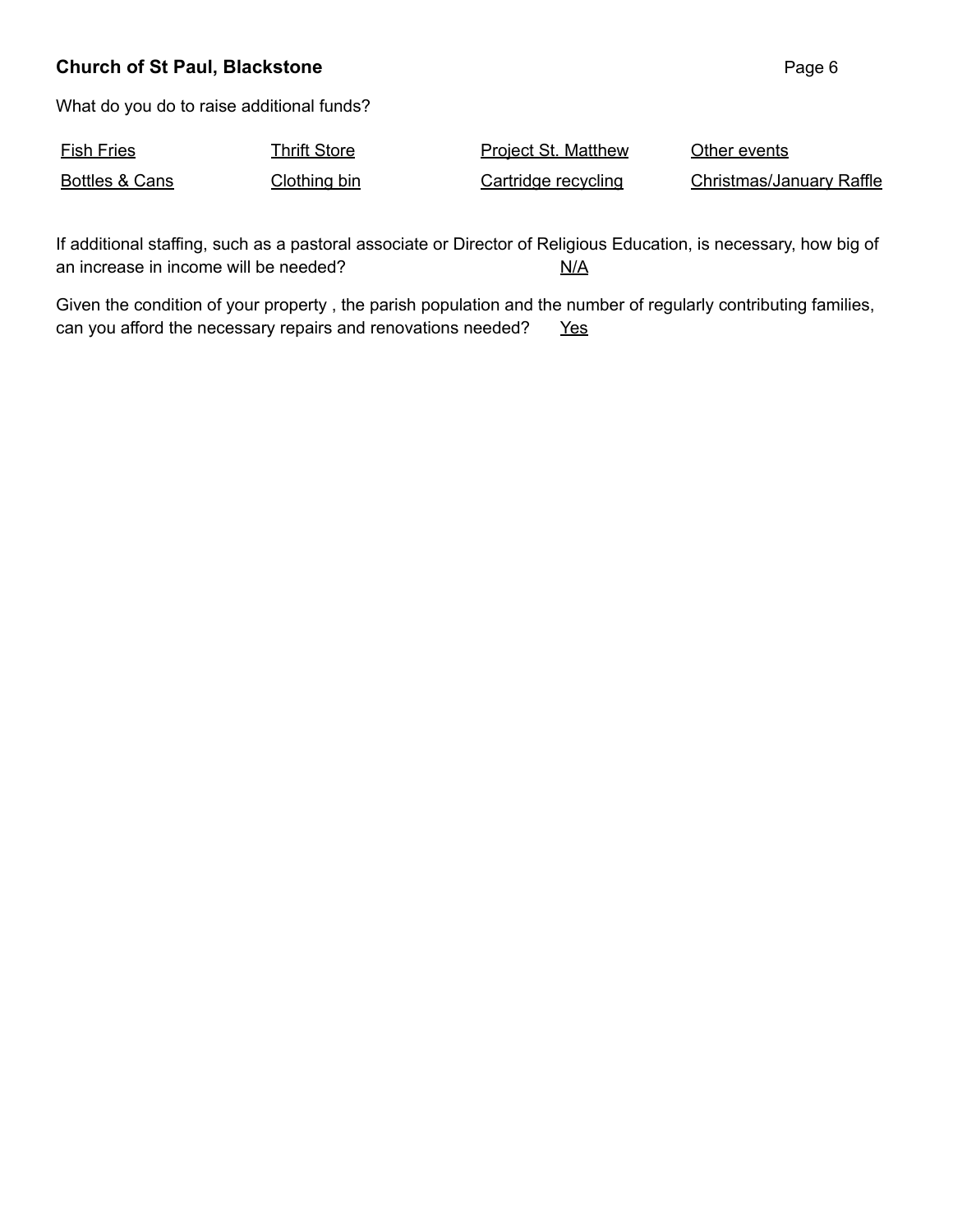### **Ministries**

| <b>Ministry</b>                                           | <b>Category</b>          | #Ministers     | #Served        |
|-----------------------------------------------------------|--------------------------|----------------|----------------|
| <b>Pastoral Council</b>                                   | Administrative           | 7              |                |
| Office/Clerical/Counters                                  | Administrative           | 6              |                |
| Social Media                                              | Communications           | 3              |                |
| Signage                                                   | Communications           | $\overline{2}$ |                |
| <b>Website Ministry</b>                                   | Communications           | 1              |                |
| AA                                                        | <b>Community Support</b> | 1              |                |
| <b>Boy Scouts</b>                                         | <b>Community Support</b> |                |                |
| <b>Christmas Giving Tree Project</b>                      | <b>Community Support</b> | $\overline{2}$ | 50-75 families |
| Clothing Give-a-way / Book - Bin                          | <b>Community Support</b> | 2              |                |
| <b>Cub Scouts</b>                                         | <b>Community Support</b> |                |                |
| Food deliveries to the homebound                          | <b>Community Support</b> |                |                |
| <b>Food Pantry</b>                                        | <b>Community Support</b> | 19             |                |
| <b>Girl Scouts</b>                                        | <b>Community Support</b> |                |                |
| <b>Home School Families</b>                               | <b>Community Support</b> |                |                |
| Knights of Columbus                                       | <b>Community Support</b> |                |                |
| St. Vincent de Paul                                       | <b>Community Support</b> |                |                |
| Thanksgiving & Christmas Food Baskets                     | <b>Community Support</b> |                |                |
| Parks & Rec (game night) & gingerbread event<br>organized | <b>Community Support</b> | 1 coordinator  |                |
| <b>Visitation House</b>                                   | <b>Community Support</b> | 1 coordinator  |                |
| Grieving with Great Hope                                  | <b>Community Support</b> | 1 coordinator  |                |
| <b>Bundles of Hope</b>                                    | <b>Community Support</b> | Many students  |                |
| <b>Card Caring</b>                                        | <b>Community Support</b> | 3              |                |
| Light of the World                                        | Evangelization           | many           |                |
| Cursillo                                                  | Evangelization           |                |                |
| Parish Center Promotion and Management                    | <b>Facilities</b>        | $\overline{2}$ |                |
| <b>Gardens &amp; Grounds Beautification</b>               | <b>Facilities</b>        | $\overline{2}$ |                |
| <b>Sparkling Angels</b>                                   | <b>Facilities</b>        | 8              |                |
| Cemetery                                                  | <b>Facilities</b>        | 2              |                |
| Adoration                                                 | <b>Faith Sharing</b>     |                | $10 - 12$      |
| <b>Annual CrossWalk</b>                                   | <b>Faith Sharing</b>     | 1 coordinator  |                |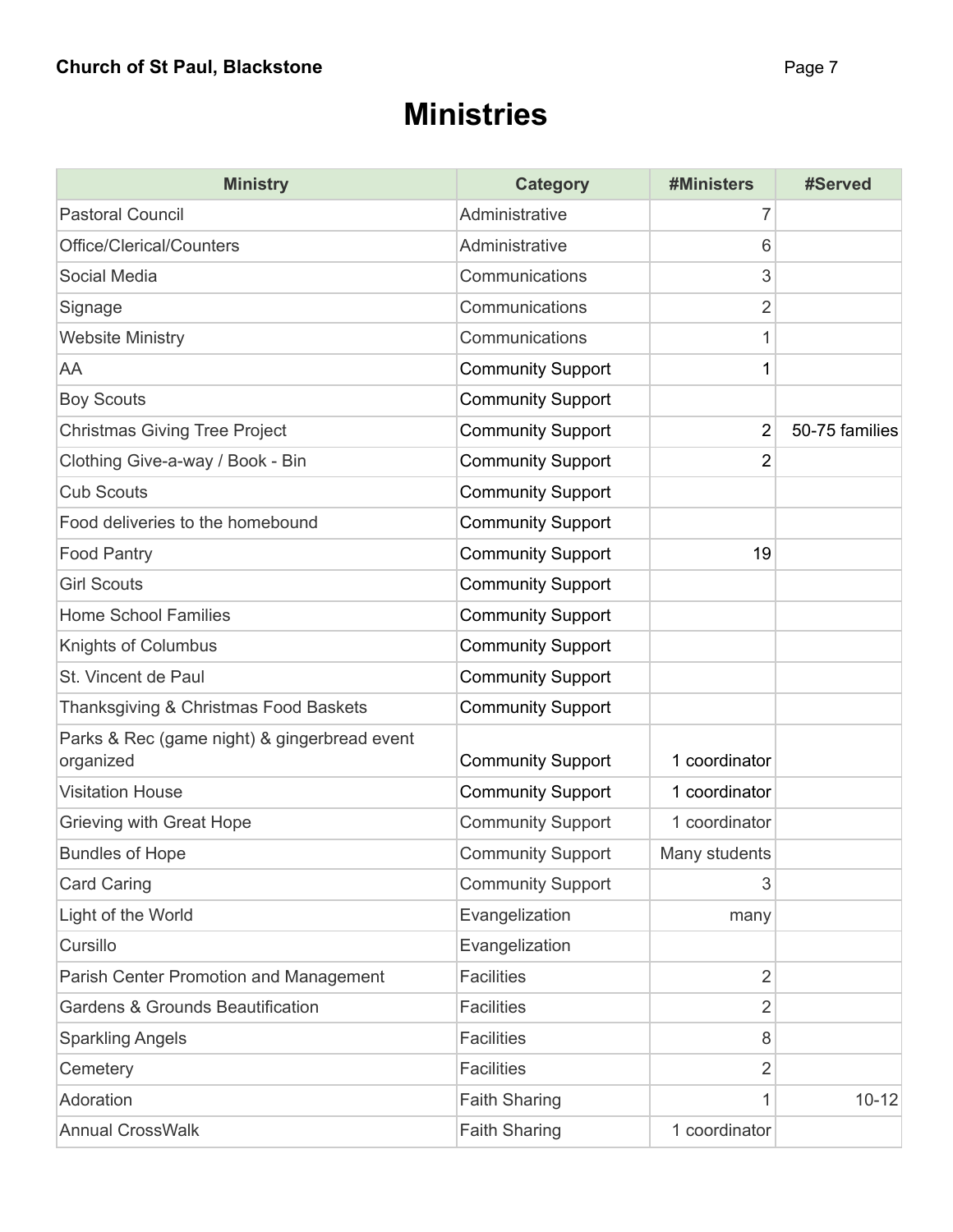### **Church of St Paul, Blackstone Page 8 Page 8**

| <b>Bereavement Ministry</b>                         | <b>Faith Sharing</b> | 8              |                       |
|-----------------------------------------------------|----------------------|----------------|-----------------------|
| <b>Communion Calls</b>                              | <b>Faith Sharing</b> | 6              | 29                    |
| Prayer Chain                                        | <b>Faith Sharing</b> |                |                       |
| Pro-Life Ministry                                   | <b>Faith Sharing</b> |                |                       |
| Rosary in the Garden - October                      | <b>Faith Sharing</b> |                |                       |
| <b>Motorcycle Blessing</b>                          | <b>Faith Sharing</b> |                |                       |
| Pet Blessing                                        | <b>Faith Sharing</b> |                |                       |
| Soup n Stations                                     | <b>Faith Sharing</b> |                | $~12$ per session     |
| <b>Small Groups</b>                                 | <b>Faith Sharing</b> |                | 20                    |
| <b>Baptismal Prep</b>                               | Formation            |                |                       |
| <b>RCIA</b>                                         | Formation            |                |                       |
| <b>Religious Education Teachers</b>                 | Formation            | $10+$          |                       |
| <b>Bible Study</b>                                  | Formation            |                |                       |
| Vacation Bible Camp                                 | Formation            |                |                       |
| Recycling - Paper & Brigido's receipts & cartridges | Fundraising          |                |                       |
| <b>Bottles n Cans</b>                               | Fundraising          | $\overline{2}$ |                       |
| <b>Fish Fries</b>                                   | Fundraising          | $8+$           | 800 meals in<br>Lentl |
| Project St. Mathew                                  | Fundraising          | 6              | 135 tickets           |
| Turkey Trot (annual event)                          | Fundraising          | $3+$           | 150                   |
| <b>Thrift Store</b>                                 | Fundraising          | 4              |                       |
| Collectors                                          | Liturgical           | $10+$          |                       |
| <b>Extraordinary Ministers</b>                      | Liturgical           | 18             |                       |
| <b>Greeters &amp; Ushers</b>                        | Liturgical           | 17             |                       |
| Sacristan                                           | Liturgical           | 1(2)           |                       |
| <b>Music Ministry</b>                               | Liturgical           | 7              |                       |
| <b>Altar Servers</b>                                | Liturgical           | 11             |                       |
| Lectors                                             | Liturgical           | 17             |                       |
| <b>Liturgical Minister Training</b>                 | Liturgical           | 1              |                       |
| <b>Church Laundry Ministry</b>                      | Liturgical           | 2              |                       |
| <b>Flower Ministry</b>                              | Liturgical           | 3              |                       |
| Irish Night                                         | Social               |                | ~100                  |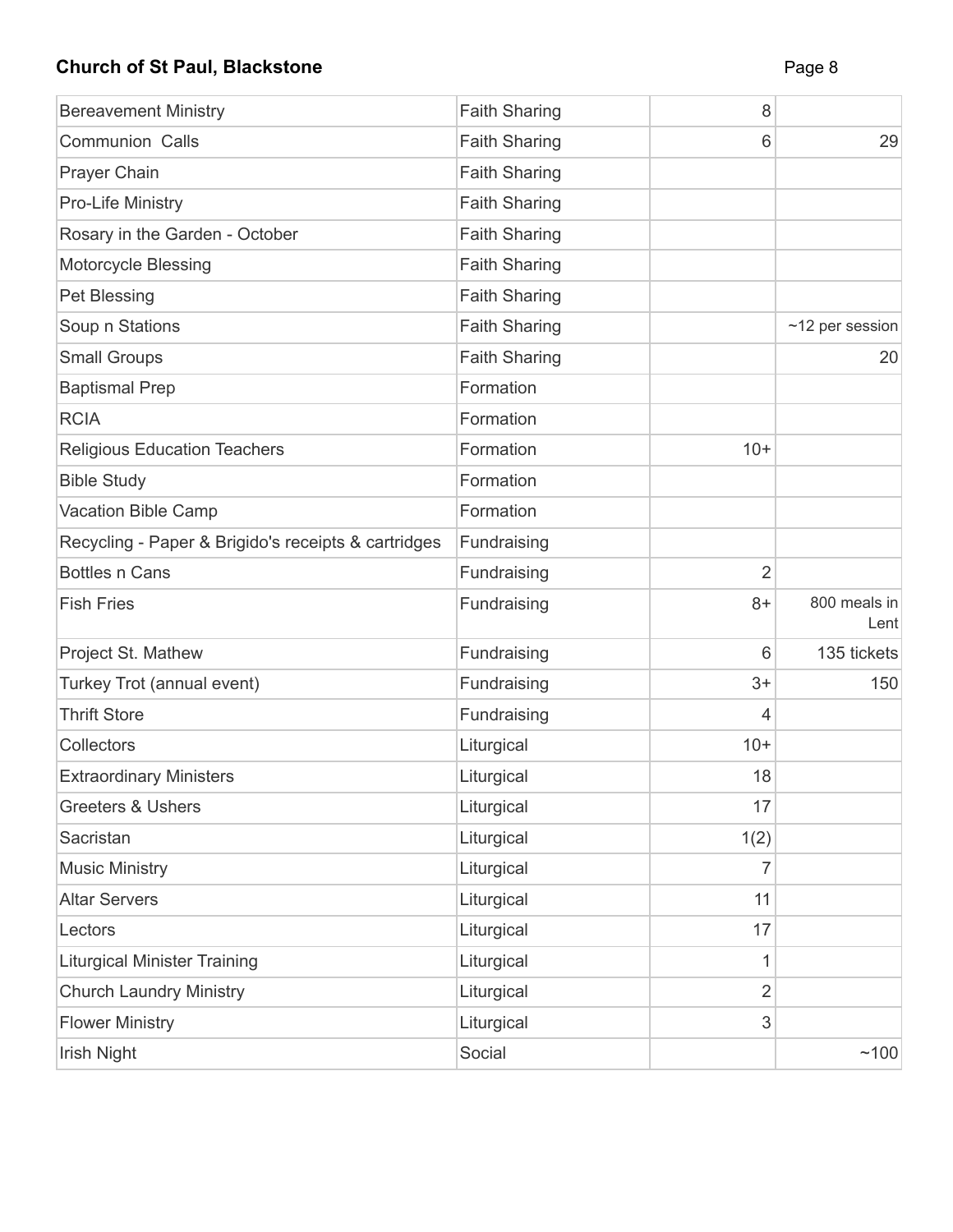# **SWOT Analysis**

### **Strengths**

- Location busy main route, close to major routes
- Storage in buildings
- Recent and on-going paid updates to buildings
- Facilities (diocese inspection notwithstanding) our facilities have had many repairs and upgrades over the past few years (as noted in our Facilities presentation). Nearly \$500,000.00 worth, so those costs are largely behind us for the time being. One feature being our ground level entrances directly into the church, and push-button accessible doors.
- Grounds we have a large amount of mostly flat land that can be utilized for many things. It includes a fire pit, barbecue, and will soon have an outdoor altar donated and will be used for outdoor Masses. We also have a decent amount of parking capacity.
- Ministries we have many active ministries with a good number of people participating in the, as noted in our Ministries presentation.
- Stewardship both financial giving and volunteer participation has increased over recent years. Our Finances presentation should highlight our increasing incoming funds, particularly this year's.
- Cemeterv
- Evangelization Largely with Light of the World, we have called many parishioners higher in their relationship with Christ and with our parish. Many have become parishioners after attending the retreat. RCIA is also active, welcoming people new to our faith.
- St Vincent De Paul, B/M Food Pantry, Knights of Columbus, AA, and other community outreach groups work out of

### Weaknesses

- Adult faith outreach and education is largely not a part of our culture. It is for a core, but many adults are hesitant to engage.
- Besides the church, our facilities are not wheelchair accessible.
- No bathroom on the middle floor of the Parish Center.
- No air conditioning.
- No youth ministry.
- Parish center door needs replacement.
- Sidewalks need repairs.
- Parking lot can use repair.
- Fire safety system could use upgrades- church- even though it is functional.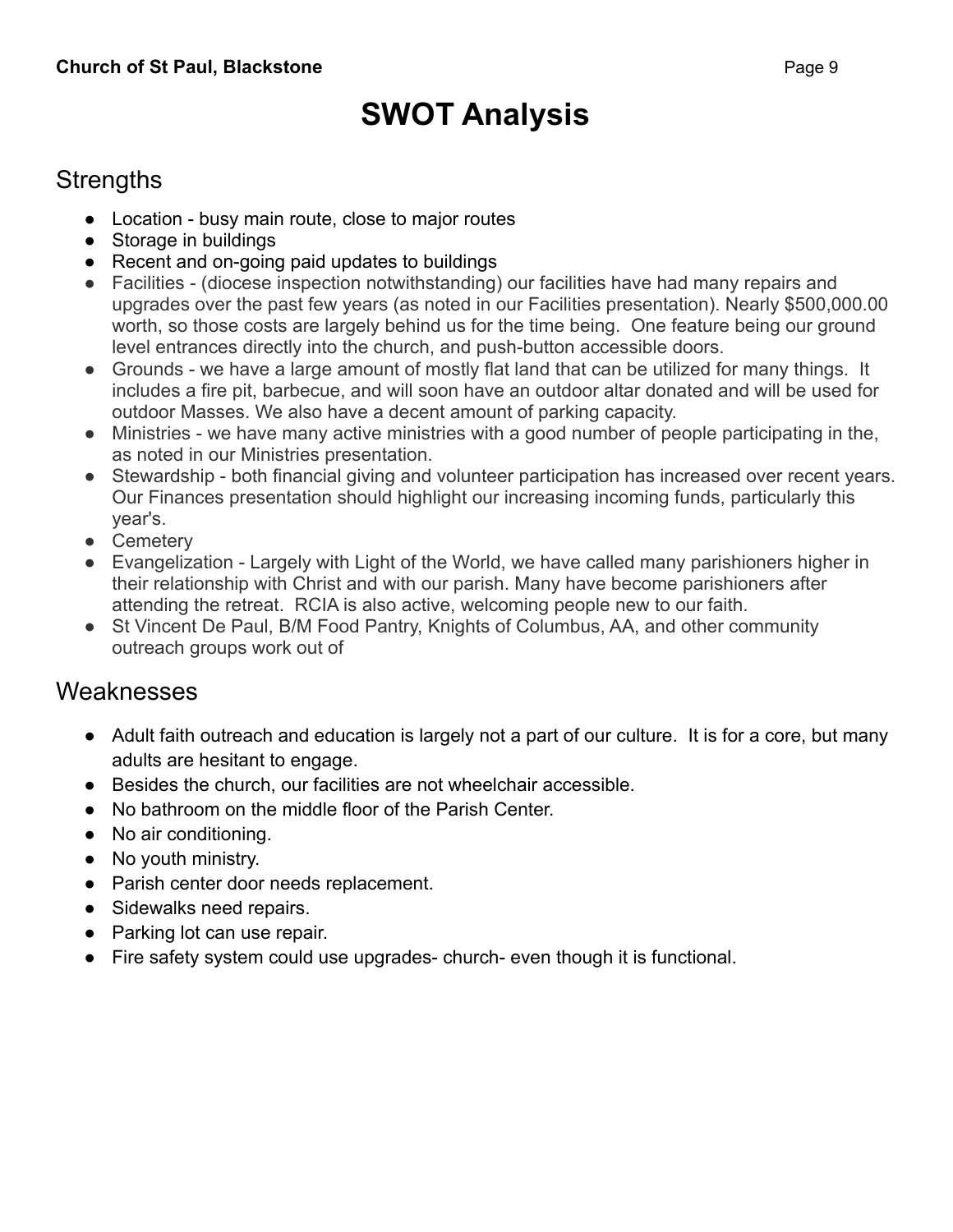#### **Church of St Paul, Blackstone Page 10**

### **Threats**

- In general, the Catholic Church is experiencing a loss of parishioners.
- A Secularization of the Sabbath (sports, shopping, work and other activities.)
- Increasing popularity of "new age" type spiritual worship.
- Scandals have tarnished the reputation of the Catholic Church.
- Fewer families are raising their children with Catholic values.
- Limits for evangelization (cannot collaborate with public schools).
- A cultural bias against Catholicism and Christianity in general.
- Aging population of Mass attendees and priests.
- Restructuring of parishes in the lower Blackstone Valley may cause parishioners to leave
- the diocese or the church overall.
- Trucks turning around in our parking lot due to a low bridge and ruining the pavement.

### **Opportunities**

- Thrift Store Ministry and Evangelization. Proceeds are expected to fund operation of
- the Parish Center. In addition, Bibles (free of charge), Rosaries, Parish Bulletins and
- Applications are available.
- The Blackstone/Millville Food Pantry located in the Parish Center could be expanded to
- include a new Soup Kitchen Ministry.
- Rental of the hall and kitchen for non-fundraising events and community use. Hall is
- video and Wifi capable.
- Lighted sign on busy St. Paul Street to attract the public to events.
- Attracting new parishioners from Woonsocket area churches that have closed or
- merged.
- Rectory- possible use for retired priests in addition to Parish Priest or for retreats. (Two
- suites and five bedrooms, chair lifts to all floors.) Conference rooms and a chapel are
- also available. Possible Youth Ministry space in the basement with a pool table.
- Possible one stop wedding destination (Church/Outdoor altar, Garden for Photographs
- and Hall for receptions.
- The possibility of obtaining a grant to upgrade the parish center to become an
- Emergency Center for the area.
- Should begin discussions with Diocese regarding restructuring/partial forgiveness of
- outstanding old debt to Diocese.
- Increase the capabilities of the cemetery with the addition of a Chapel and
- Columbarium.